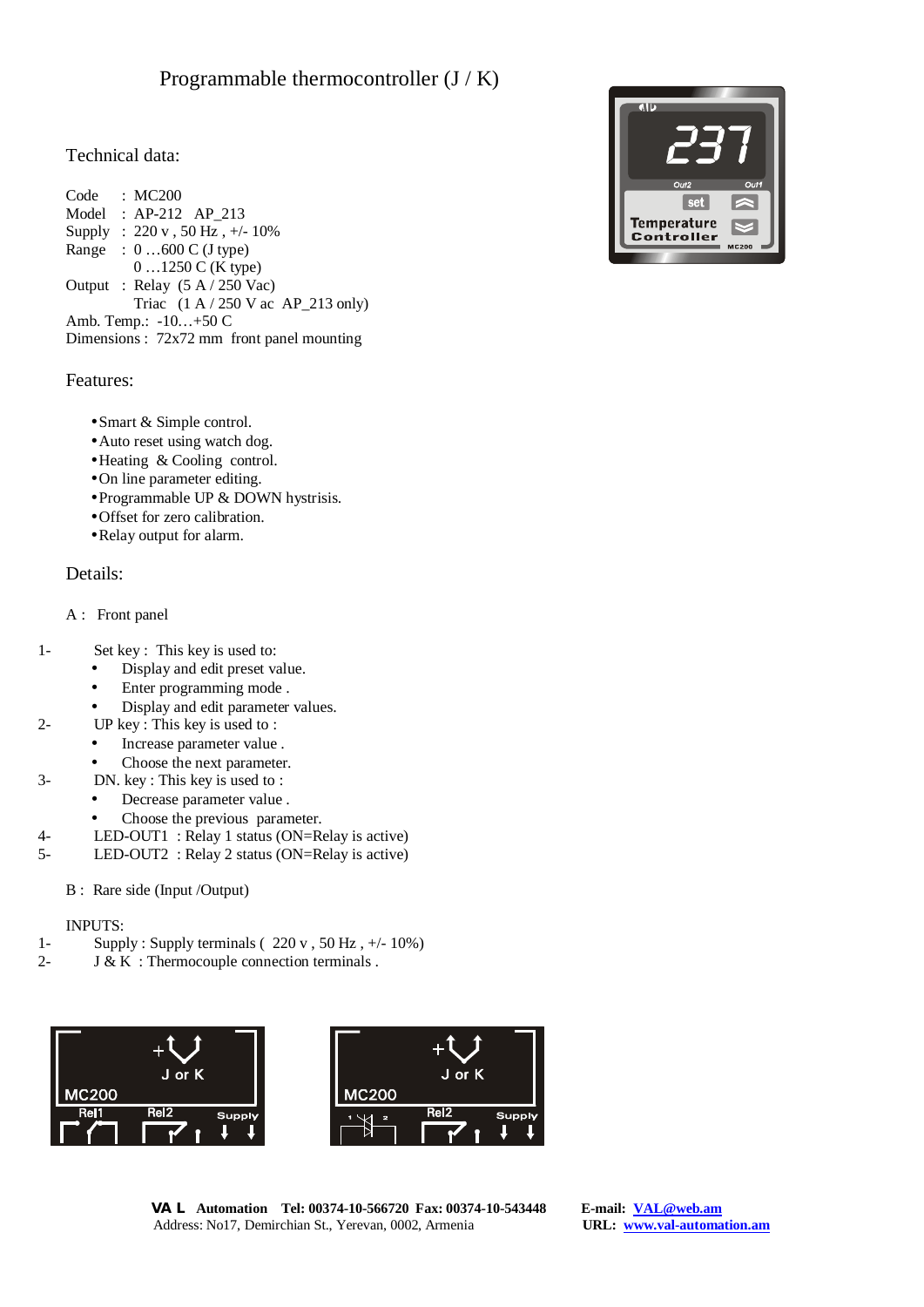#### OUTPUTS:

| Output 1(control) Output 2(alarm) Description |               |
|-----------------------------------------------|---------------|
|                                               | Relay control |
|                                               | Triac control |
| R <sub>2</sub><br>っ                           | R3            |
| 3<br>R <sub>1</sub>                           | AC            |
|                                               |               |

Operating Instructions :

- This unit operates in two deferent modes Normal mode Displaying temp.) Programming mode (Displaying parameters). Connect supply and thermocouple wires ,apply power and the unit will flash the characters A.P. for 4 seconds and starts operating in normal mode. (if sensor is misconnected or faulty the word Eror will be displayed until )
- To view and edit the set value  $(S_V)$  press the "Set" key S\_V will be displayed in flashing mode ,use UP or DN key to edit the value.
- To view and edit the control parameters ("Per.", "hy uP", "hy dn") Press and hold the "Set " key until one of the above parameters is Displayed ,release the set key ,now you can view the para. value by pressing the "Set" key again and edit the value by UP/DN keys.
	- To view and edit all the parameters ,power off the unit and while pressing the set key Power on the unit again ,the unit will start in programming mode by displaying the first para.( "hy\_uP") release the set key ,now you can view the para. value by pressing the "Set" key again and edit the value by UP/DN keys. Or use UP/DN keys to choose another parameter and view or edit it's value. To return to normal mode power the unit off and on again . If untouched the unit will return to normal mode after timeout.
		-

temprature smart control HY.uP. Set value Set value HY.dn time time on on **Relay status Relay status**  $\overline{off}$  $\overline{C}$ 

# On/off control

Fig 1: Typical ON/OFF control. Fig 2 : Typical smart control system.